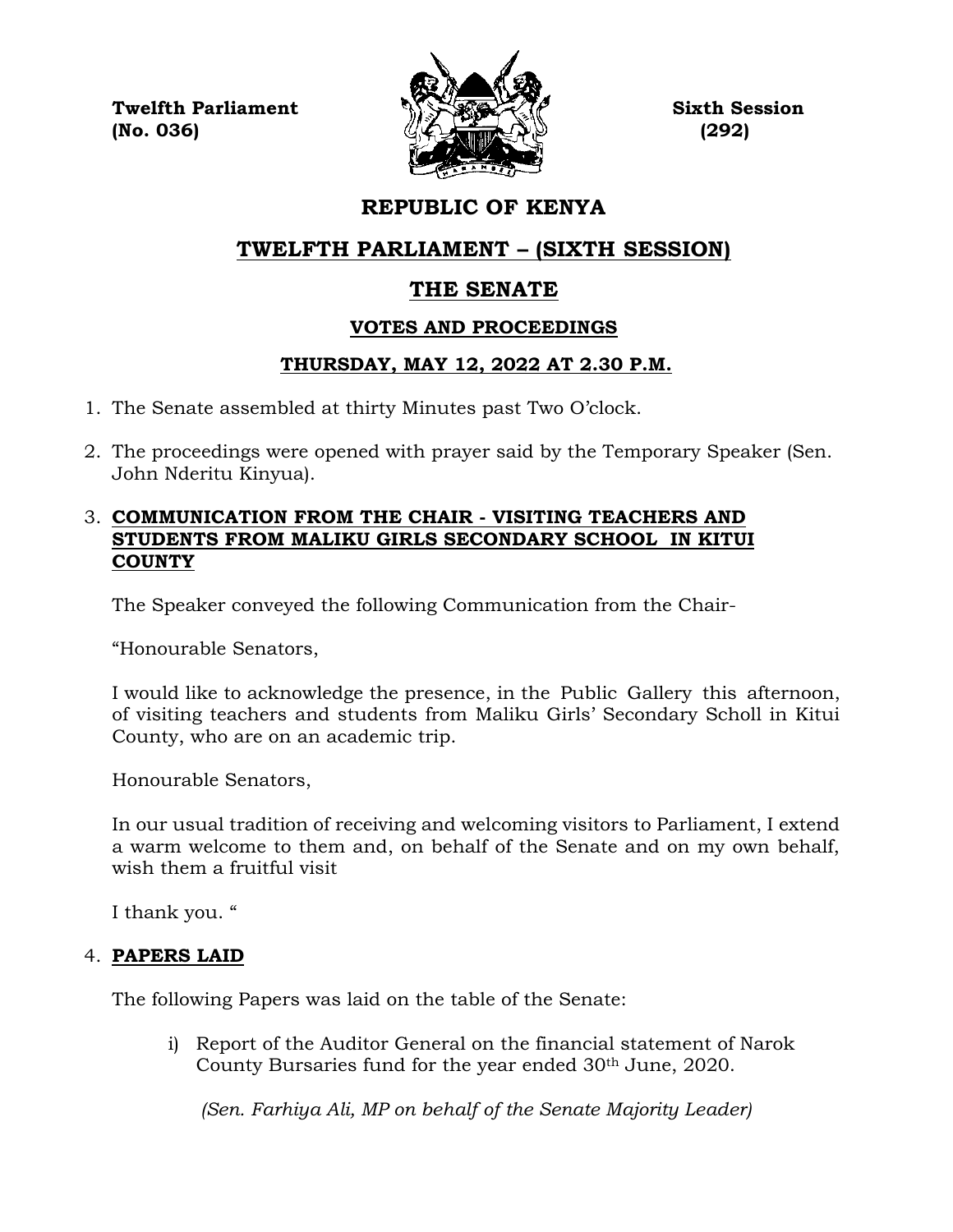ii) Business of the Senate for the week commencing Tuesday, 17th May, 2022.

*(The Senate Majority Leader)*

### 5. **STATEMENTS**

#### **(a) Pursuant to Standing Order 48 (1)**

- i. The Senator for Nyamira County (Sen. Okongó Omogeni) sought a statement from the Standing Committee on Health on the circumstances that led to the death of Ms. Purity Nyakundi and her new-born baby at the Gesima Health Center, Nyamira County on 7th May, 2022.
- ii. The Senator for Nyamira County (Sen. Okongó Omogeni) sought a statement from the Standing Committee on Roads and Transportation regarding the construction of the Rikuruma- Morembe road in Magwagwa Ward in North Mugirango Constituency, Nyamira County.

### **(b) Pursuant to Standing Order 51(1)(b)**

- i.) The Senator for Wajir County (Sen. (Dr.) Abdullahi Ali, MP), a member of the Committee, made a statement on behalf of Chairperson Standing Committee on Health on the activities of the committee.
- ii.) The Chairperson Standing Committee on Tourism, Trade and Industrialization made a statement on the activities of the committee.
- iii.) Nominated Senator (Sen. Naomi Shiyonga, MP), a member of the Committee, made a statement on behalf of the Chairperson Standing Committee on Labour and Social Welfare on the activities of the Committee.
- iv.) The Senator for Kitui County (Sen. Enock Wambua, MP), a member of the Committee, made a statement on behalf of the Chairperson of the Standing Committee on Information and Technology on the activities of the Committee.
- v.) The Chairperson Standing Committee on Land, Environment and Natural Resources made a statement on the activities of the Committee.

### **(c) Pursuant to Standing Order 52 (1)**

The Senate Majority Leader issued a statement on the business of the Senate for the week commencing Tuesday, 17<sup>th</sup> May, 2022.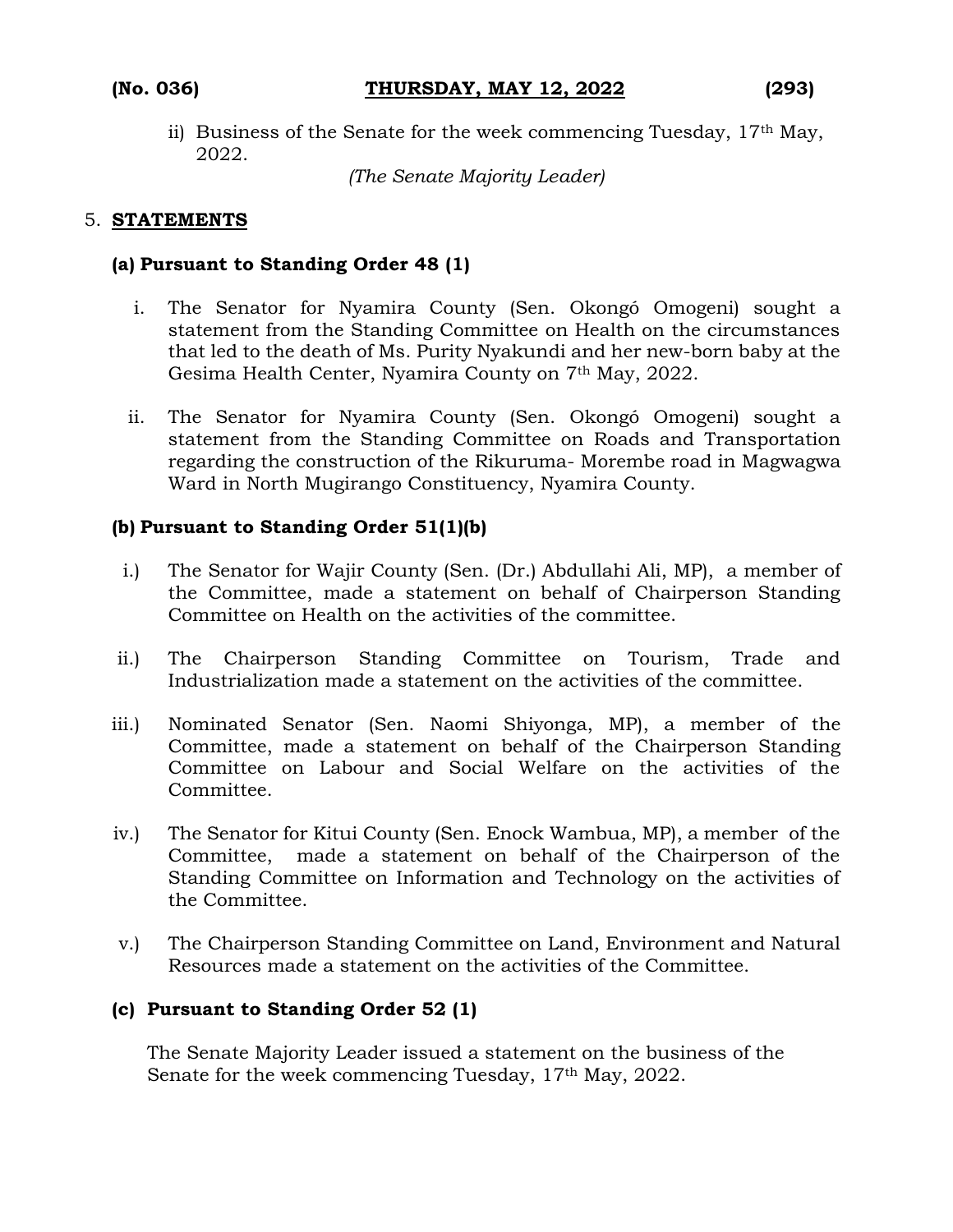### **(d) Personal Statement pursuant to Standing Order 53**

Nominated Senator (Sen. Beth Mugo, MP) made a personal statement expressing her gratitude to the Speaker of the Senate, Honourabe Members, Board of Senior Management and the staff members for their support following the passing on of her husband the late Ambassador Nicholas Mugo.

# 6. **THE COUNTY GOVERNMENTS ADDITIONAL ALLOCATIONS BILL (SENATE BILLS NO. 2 OF 2022)**

(The Chairperson, Standing Committee on Finance and Budget)

Order for First Reading read;

Bill read a First Time and committed to the Standing Committee on Finance and Budget.

### 7. **THE COUNTY ALLOCATION OF REVENUE BILL (SENATE BILLS NO. 1 OF 2022)**

(The Chairperson, Standing Committee on Finance and Budget)

*(Second Reading)*

# *(Resumption of debate interrupted on Wednesday, 11th May, 2022)*

*(Division)*

Order deferred.

# 8. **THE LANDLORD AND TENANT BILL (NATIONAL ASSEMBLY BILLS NO. 3 OF 2021)**

(The Senate Majority Leader)

*(Second Reading)*

*(Resumption of debate interrupted on Wednesday, 23rd February, 2022- Morning Sitting)*

### *(Division)*

Order deferred.

# 9. **THE PERSONS WITH DISABILITIES (AMENDMENT) BILL (SENATE BILLS NO. 29 OF 2020)**

(Sen. Aaron Cheruiyot, MP and Sen. (Dr) Isaac Mwaura, MP)

*(Second Reading)*

### *(Resumption of debate interrupted on Thursday, 10th March, 2022)*

*(Division)*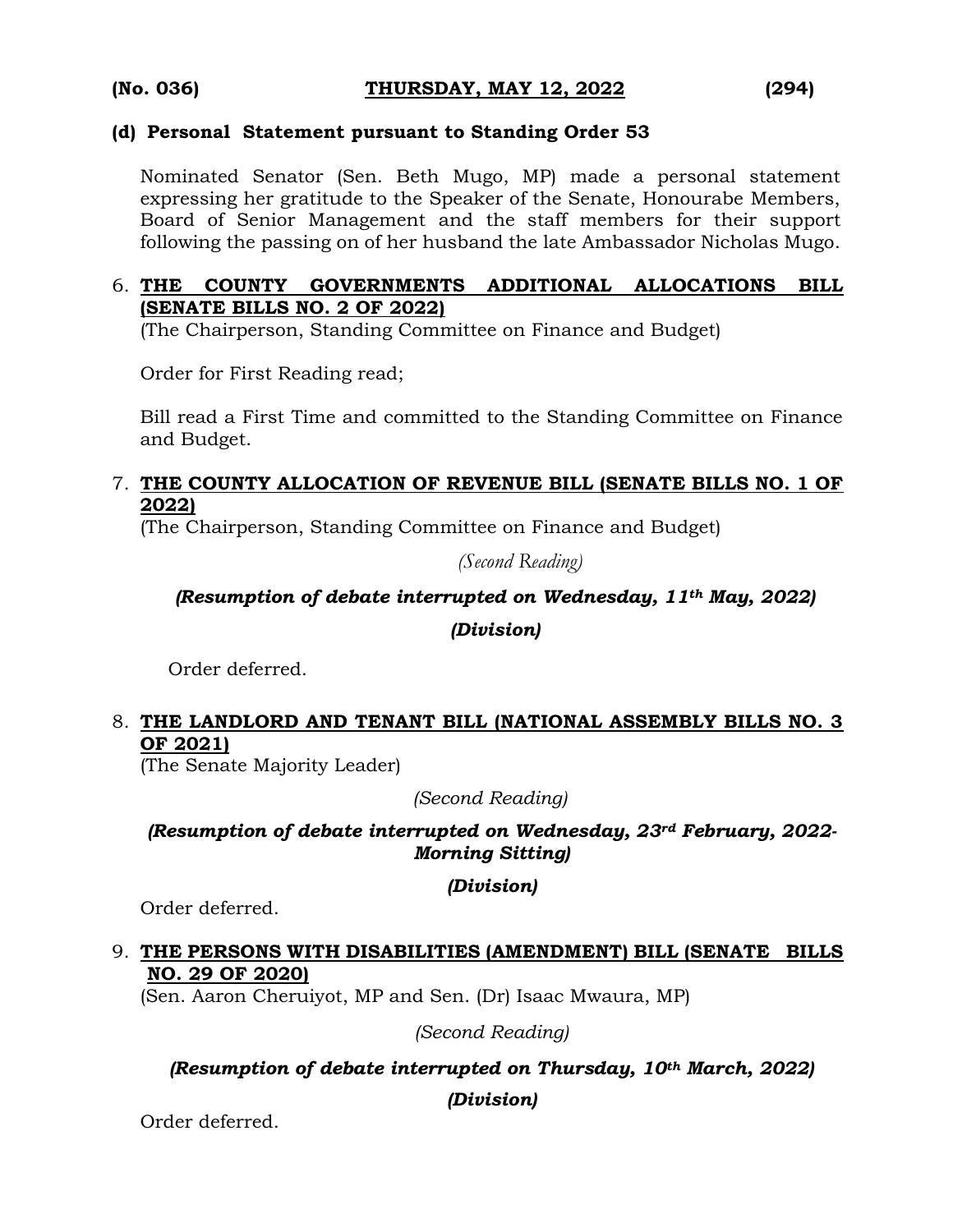#### **(No. 036) THURSDAY, MAY 12, 2022 (295)**

# 10. **THE ELECTION CAMPAIGN FINANCING (AMENDMENT) BILL (SENATE BILLS NO. 51 OF 2021)**

(Sen. Ledama Olekina, MP)

*(Second Reading)*

*(Resumption of debate interrupted on Wednesday, 23rd March, 2022)*

*(Division)*

Order deferred.

# 11. **THE EMPLOYMENT (AMENDMENT) BILL (SENATE BILLS NO. 54 OF 2021)**

(Sen. Samson Cherarkey, MP)

*(Second Reading)*

*(Resumption of debate interrupted on Wednesday, 30th March, 2022)* 

*(Division)*

Order deferred.

### 12. **THE COTTON INDUSTRY DEVELOPMENT BILL (SENATE BILLS NO. 55 OF 2021)**

 (The Chairperson, Standing Committee on Agriculture, Livestock and Fisheries)

*(Second Reading)*

*(Resumption of debate interrupted on Thursday, 31st March, 2022)*

*(Division)*

Order deferred.

# 13. **THE SUGAR BILL (NATIONAL ASSEMBLY BILLS NO. 68 OF 2019)**

(The Senate Majority Leader)

*(Second Reading) (Resumption of debate interrupted on Thursday, 7th April, 2022)*

*(Division)*

Order deferred.

# 14. **THE PUBLIC PROCUREMENT AND ASSET DISPOSAL (AMENDMENT) BILL (NATIONAL ASSEMBLY BILLS NO. 32 OF 2021)**

(The Senate Majority Leader)

*(Second Reading) (Resumption of debate interrupted on Thursday, 28th April, 2022)* 

*(Division)*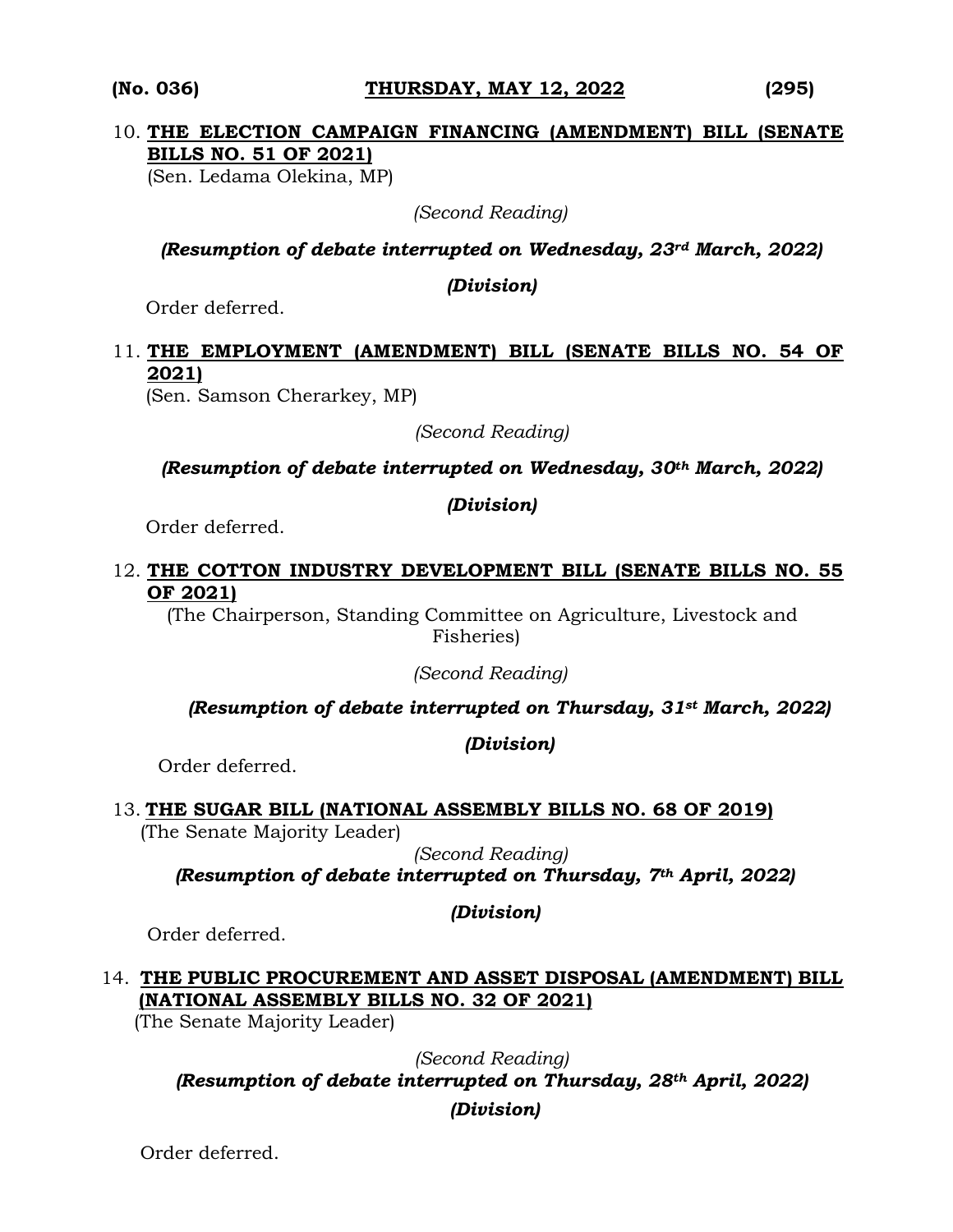#### **(No. 036) THURSDAY, MAY 12, 2022 (296)**

### 15. **THE SACCO SOCIETIES (AMENDMENT) BILL (NATIONAL ASSEMBLY BILLS NO. 55 OF 2021)**

(The Senate Majority Leader)

 *(Second Reading)*

*(Resumption of debate interrupted on Wednesday, 4th May, 2022)* 

### *(Division)*

Order deferred.

### 16. **THE SUSTAINABLE WASTE MANAGEMENT BILL (NATIONAL ASSEMBLY BILLS NO. 22 OF 2021)**

(The Senate Majority Leader)

*(Second Reading)*

*(Resumption of debate interrupted on Tuesday, 10th May, 2022)*

### *(Division)*

Order deferred.

### 17. **THE NATIONAL COHESION AND PEACE BUILDING BILL (SENATE BILLS NO. 19 OF 2021)**

(Sen. Judith Pareno, MP)

*(Second Reading)*

*(Resumption of debate interrupted on Wednesday, 11th May, 2022)*

*(Division)*

Order deferred.

18. **THE COUNTY E-HEALTH BILL (SENATE BILLS NO. 39 OF 2021)**  (Sen. Judith Pareno, MP)

*(Second Reading) (Resumption of debate interrupted on Wednesday, 11th May, 2022)*

*(Division)*

Order deferred.

### 19. **MOTION - ADOPTION OF REPORTS OF THE SESSIONAL COMMITTEE ON COUNTY PUBLIC ACCOUNTS AND INVESTMENTS ON CONSIDERATION OF THE REPORTS BY THE AUDITOR GENERAL ON THE FINANCIAL STATEMENTS OF VARIOUS COUNTY EXECUTIVES FOR FINANCIAL YEAR 2018/2019**

(Chairperson, Sessional Committee on County Public Accounts and Investments)

THAT, the Senate adopts the Report of the Sessional Committee on County Public Accounts and Investments on consideration of the Reports by the Auditor General on the Financial Statements of the following County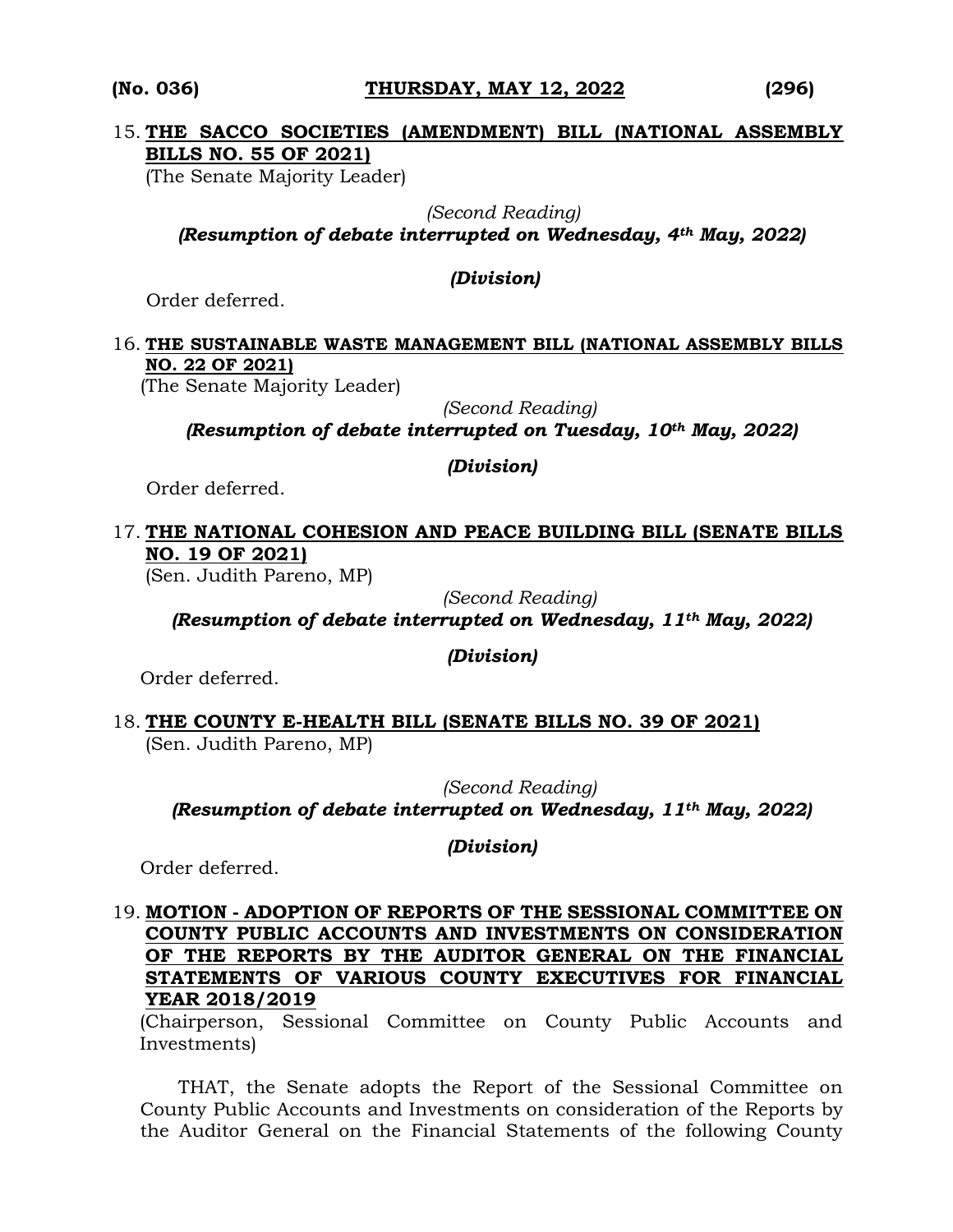Executives for the Financial Year 2018/2019- Embu; Homa-Bay; Kericho; Kilifi; Kirinyaga;

Kisii; Kwale; Machakos; Mombasa; Nandi; Baringo; Bomet; Garissa; Kajiado; and West Pokot as contained in Volume 1 of the Report and the following County Executives- Isiolo; Kakamega; Kisumu; Laikipia; Mandera; Marsabit; Nakuru; Narok; Nyandarua; Samburu; Taita Taveta; Trans-Nzoia; Uasin-Gishu; Vihiga; and Wajir, as contained in Volume 2 of the Report, Laid on the Table of the Senate on Thursday  $2<sup>nd</sup>$  December, 2021.

# *(Resumption of debate interrupted on Tuesday, 8th March, 2022)*

### *(Division)*

Order deferred.

# 20. **MOTION - ADOPTION OF THE REPORT OF THE STANDING COMMITTEE ON HEALTH ON THE SPECIAL AUDIT REPORT ON UTILIZATION OF COVID-19 FUNDS BY TWENTY EIGHT (28) COUNTY GOVERNMENTS**

(The Chairperson, Standing Committee on Health)

THAT, the Senate adopts the Report of the Standing Committee on Health on the special audit report on utilization of COVID-19 funds by twenty eight (28) county governments, laid on the Table of the Senate on Wednesday, 9th February, 2022.

### *(Resumption of debate interrupted on Wednesday, 23rd March, 2022)*

### *(Division)*

Order deferred.

### 21. **COMMITTEE OF THE WHOLE THE INTERGOVERNMENTAL RELATIONS (AMENDMENT) BILL (SENATE BILLS NO. 37 OF 2021)**

(The Chairperson, Standing Committee on Devolution and Intergovernmental Relations)

# *(Resumption of debate interrupted on Wednesday, 22ndDecember, 2021 – Morning Sitting)*

*(Division)*

Order deferred.

### 22. **COMMITTEE OF THE WHOLE THE LAW OF SUCCESSION (AMENDMENT) BILL, (SENATE BILLS NO. 15 OF 2021)**

(Sen. Abshiro Halake, MP)

# *(Resumption of debate interrupted on Wednesday, 2nd March, 2022 – Morning Sitting)*

*(Division)*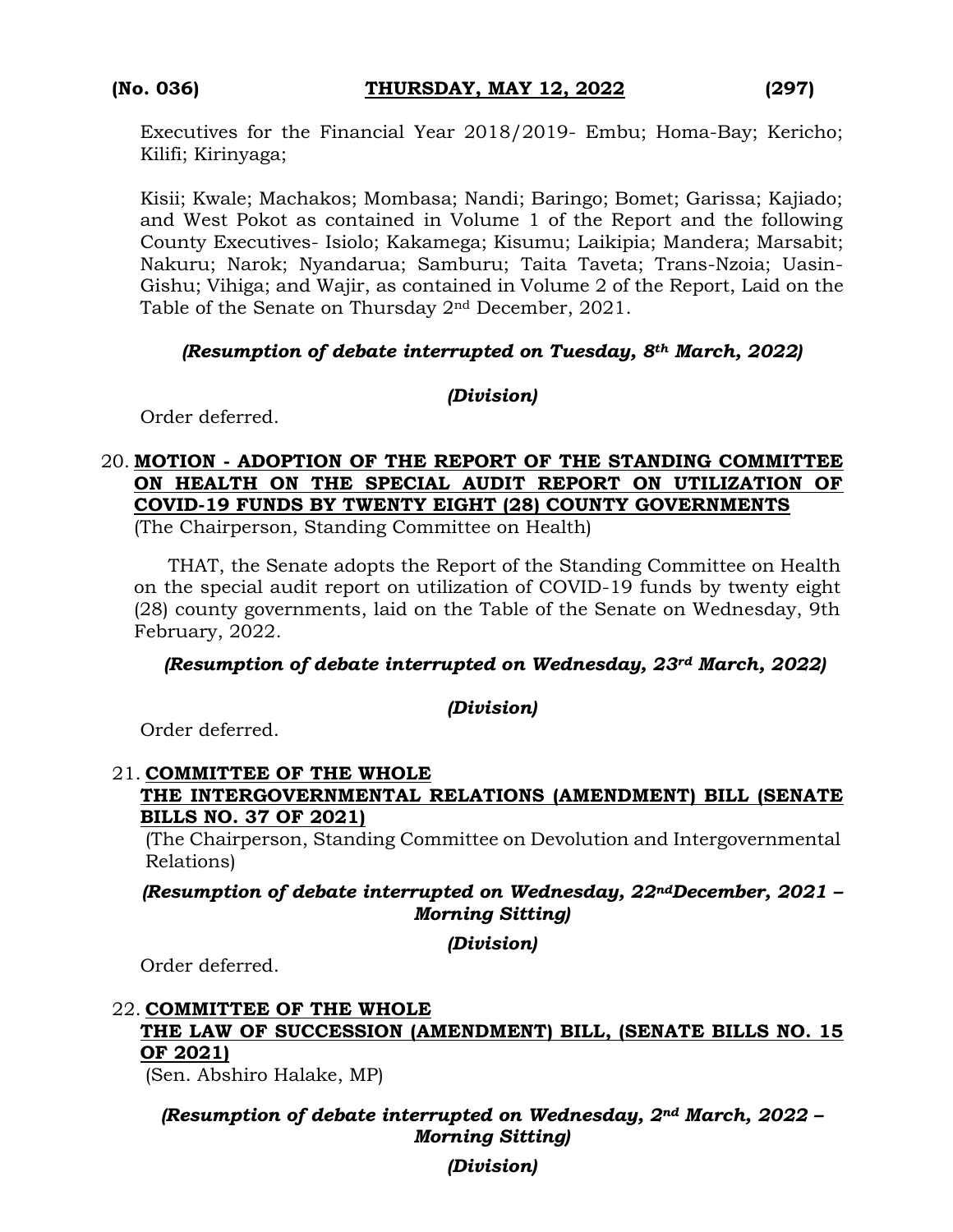Order deferred.

### 23. **COMMITTEE OF THE WHOLE**

### **THE PRESERVATION OF HUMAN DIGNITY AND ENFORCEMENT OF ECONOMIC AND SOCIAL RIGHTS BILL (SENATE BILLS NO. 21 OF 2021)**  (Sen. Abshiro Halake, MP)

### *(Resumption of debate interrupted on Wednesday, 2nd March, 2022 – Morning Sitting)*

*(Division)*

Order deferred.

#### 24. **COMMITTEE OF THE WHOLE**

### **THE LIFESTYLE AUDIT BILL (SENATE BILLS NO. 36 OF 2021)**  (Sen. (CPA). Farhiya Haji, MP)

### *(Resumption of debate interrupted on Tuesday, 1st March, 2022) (Division)*

Order deferred.

# 25. **COMMITTEE OF THE WHOLE THE SPECIAL NEEDS EDUCATION BILL (SENATE BILLS NO. 44 OF 2021)**

(Sen. (Dr.) Getrude Musuruve and Sen. (Prof.) Margaret Kamar, MP)

# *(Resumption of debate interrupted on Wednesday, 2nd March, 2022 – Morning Sitting)*

*(Division)*

Order deferred.

# 26. **COMMITTEE OF THE WHOLE THE MENTAL HEALTH (AMENDMENT) BILL (SENATE BILLS NO. 28 OF 2020)**

(Sen. (Arch.) Sylvia Kasanga, MP)

### *(Consideration of National Assembly Amendments)*

### *(Resumption of debate interrupted on Thursday, 7th April, 2022)*

*(Division)*

Order deferred.

### 27. **COMMITTEE OF THE WHOLE THE IRRIGATION (AMENDMENT) BILL (NATIONAL ASSEMBLY BILLS NO. 12 OF 2021)**

(The Senate Majority Leader)

### *(Resumption of debate interrupted on Wednesday, 4th May, 2022)*

*(Division)*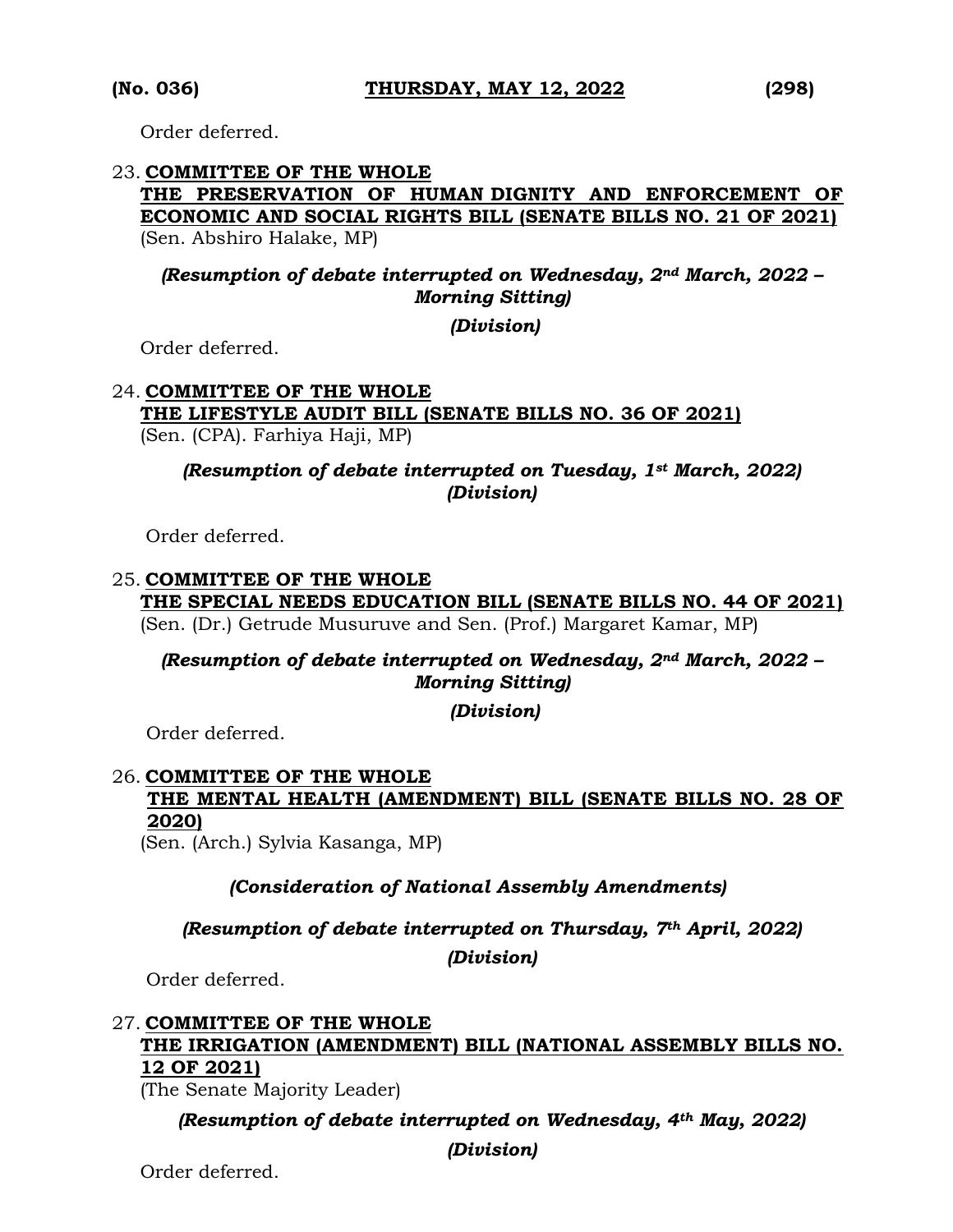#### 28. **COMMITTEE OF THE WHOLE**

**THE COUNTY ALLOCATION OF REVENUE BILL (SENATE BILLS NO. 1 OF 2022)**

(The Chairperson, Standing Committee on Finance and Budget)

Order deferred.

### 29. **COMMITTEE OF THE WHOLE**

# **THE ELECTIONS (AMENDMENT) (NO. 3) BILL (SENATE BILLS NO. 48 OF 2021)**

(Sen. (Eng.) Ephraim Maina, MP)

Order deferred.

### 30. **COMMITTEE OF THE WHOLE THE KENYA MEDICAL SUPPLIES AUTHORITY (AMENDMENT) BILL (SENATE BILLS NO. 53 OF 2021)**

(Sen. Naomi Shiyonga, MP)

Order deferred.

# 31. **COMMITTEE OF THE WHOLE THE STREET VENDORS (PROTECTION OF LIVELIHOOD) BILL (SENATE BILLS NO. 7 OF 2021)**

(Chairperson, Standing Committee on Tourism, Trade and Industrialization)

Order deferred.

### 32. **COMMITTEE OF THE WHOLE THE COUNTY RESOURCE DEVELOPMENT BILL (SENATE BILLS NO. 45 OF 2021)**

(Sen. Rose Nyamunga, MP)

Order deferred.

### 33. **COMMITTEE OF THE WHOLE THE COMMUNITY GROUPS REGISTRATION BILL (NATIONAL ASSEMBLY BILLS NO. 20 OF 2021)**

(The Senate Majority Leader)